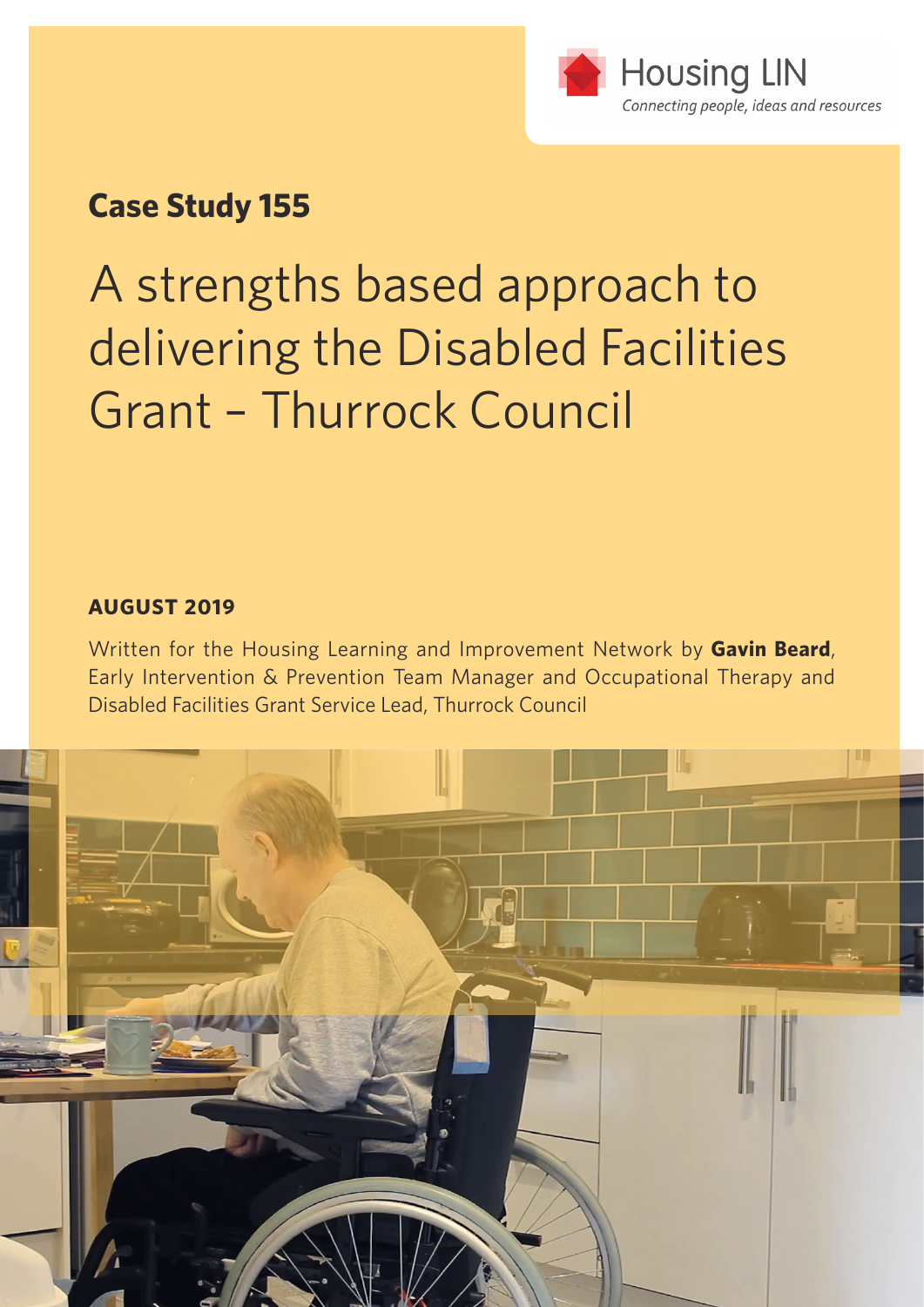## Summary

An accessible and well-adapted home can enable an adult or child with a disability to remain in their home for longer, with dignity and with pride, and the earlier this is achieved, the sooner the benefits can be realised. Such benefits have long been recognised in Thurrock, and with the Care Act 2014 shifting the focus to a more preventative approach to supporting people, the preventative benefits of accessible home adaptations were also anticipated.

This case study outlines how Thurrock Council have adopted a strength based approach to delivering Disabled Facilities Grants (DFGs) to enhance individual's independence and provide overall improvements to their health and wellbeing. This approach shares the virtues set out in the Royal College of Occupational Therapists' recent guide, *Adaptations without delay: A guide to planning and delivering home adaptations differently*.

### What it seeks to achieve

Home adaptations can provide many benefits for individuals, with the smallest change to an individual's home bringing about significant enhancements to the individual's independence; and overall health and wellbeing. Home adaptations can also reduce the risks associated with a poorly accessible home; reduce the risk of falls, hospital admissions, and reduce the need for the reliance on carers, or other informal and formal support such as residential care.

As highlighted in the Royal College of Occupational Therapists' recent guide, *Adaptations without delay: A guide to planning and delivering home adaptations differently*<sup>1</sup> , an accessible and well-adapted home can enable an adult or child with a disability to remain in their home for longer, with dignity and with pride, and the earlier this is achieved, the sooner the benefits can be realised.

Such benefits have long been recognised in Thurrock, and with the Care Act 2014 shifting the focus to a more preventative approach to supporting people, the preventative benefits of accessible home adaptations were also anticipated.

In 2016, a Local Government Ombudsman (LGO) report<sup>2</sup> drew greater attention to the frequent challenges local residents experienced in accessing and navigating the DFG service, which appeared to be a common theme nationally.

A "root and branch" review was initiated to consider the findings of the LGO report, and explore how the DFG service could be delivered differently. This root and branch review would be undertaken in the context of the overall transformation of health and care services in Thurrock, with a focus on a strengths based approach, moving away from needs and defects and with a far greater emphasis upon empowering users and families and upon prevention whenever possible.

<sup>1</sup> <https://www.housinglin.org.uk/Topics/type/Adaptations-Without-Delay/>

<sup>2</sup> [https://www.lgo.org.uk/information-centre/news/2016/mar/delays-to-disabled-facilities-grant-process-have-major-impact-on-people-s](https://www.lgo.org.uk/information-centre/news/2016/mar/delays-to-disabled-facilities-grant-process-have-major-impact-on-people-s-lives-says-ombudsman)[lives-says-ombudsman](https://www.lgo.org.uk/information-centre/news/2016/mar/delays-to-disabled-facilities-grant-process-have-major-impact-on-people-s-lives-says-ombudsman)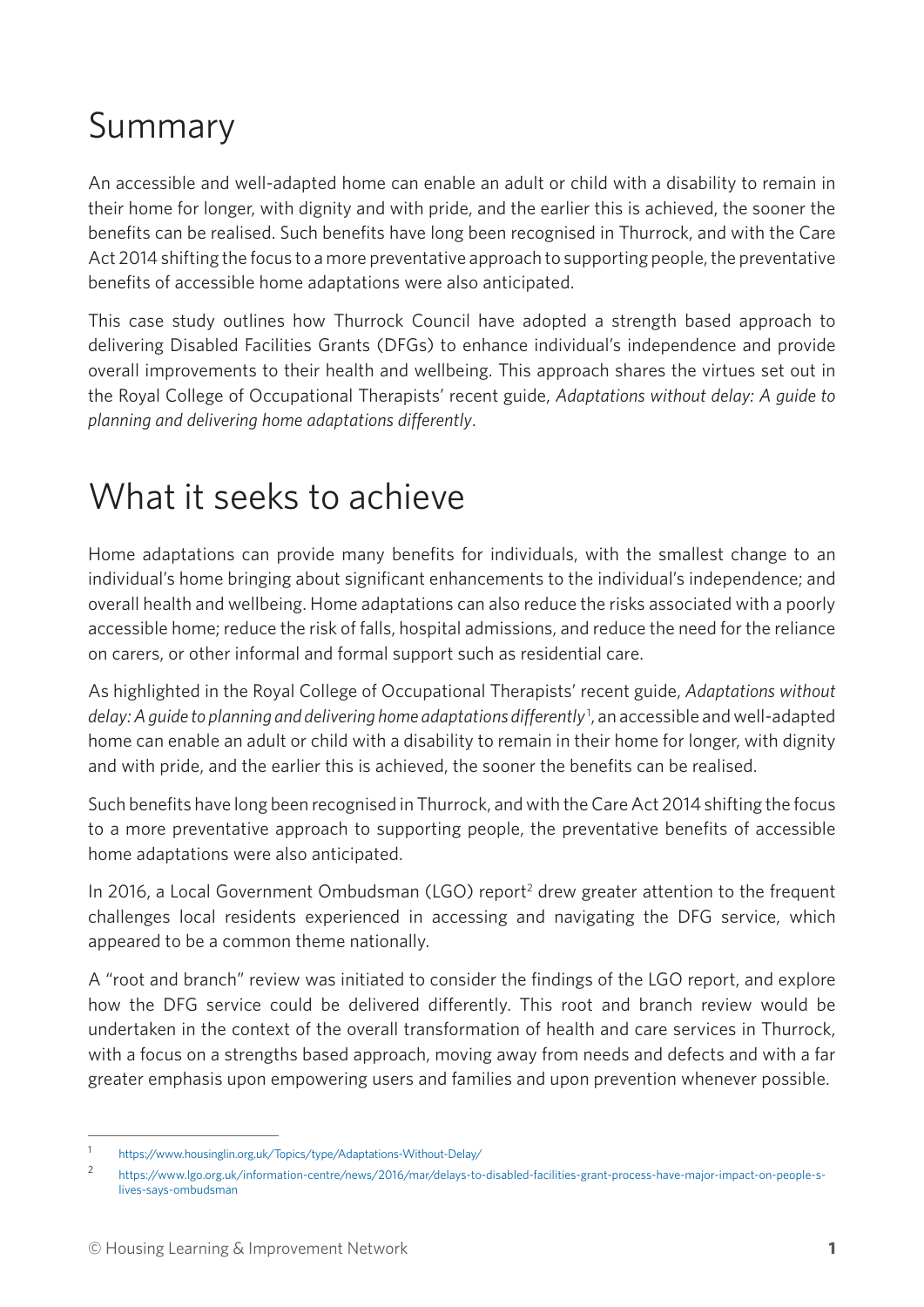As explained in the section below, a number of key principles were considered during the review; in particular, using an approach that provided the greatest opportunity for choice and control for the applicant. The customer journey was also paramount, whereby the applicant would be able to better access the DFG, and for works to be completed as soon as possible.

# Outcomes for DFG applicants

### **A strength based approach**

In keeping with the principles of a strength based approach, the strengths of the applicant were considered throughout. A soft market exercise was undertaken to consider various service delivery models, and in particular, how the grant "agent" was defined, and the benefits and barriers to each option.

3 primary service models were reviewed, the first whereby the Council retained the status of the grant "agent", which was the service model and approach adopted at the time of the review.

The first approach recognised the Council retains control of all works and acts as an "agent" on behalf of the applicant. While the rationale and benefits of the approach were recognised, it was not considered to fully acknowledge the applicant's ability to engage in the DFG journey, or enable the applicant to have as much choice or control on who, or how the works would be progressed.

This model which was in use at the time also included an element of support from a Home Improvement Agency (HIA); in the form of supporting applicants in completing the DFG application. Similarly, the rationale and benefits of the approach were recognised, but again it was believed potential applicants could do more for themselves, or get support from friends, family or the community.

The initial phase of the process and hand offs between HIA and the Council was identified as "pinch points" for delays; and as such opportunities to complete the application quicker were considered, including opportunities whereby the applicant could complete this themselves, or with people they would be familiar or feel comfortable with.

The second model considered was one where the HIA would act as the applicants "agent" in its entirety, and while a strengths based approach may further be supported than previously, and hand offs reduced, it was still agreed by all that we could go further and provide the applicant with greater opportunities.

The third, and final, model and approach considered was one where the applicant would be the "agent" themselves, whilst not the most common approach adopted by others, this was the preferred option. It was felt that this option recognised and achieved a truly strengths based approach, dispelling the myth that people needed the level of support they had previously had provided.

In this model, the Council would encourage and support the potential applicant to "self serve" and progress the initial application, and return the forms to initiate the application sooner.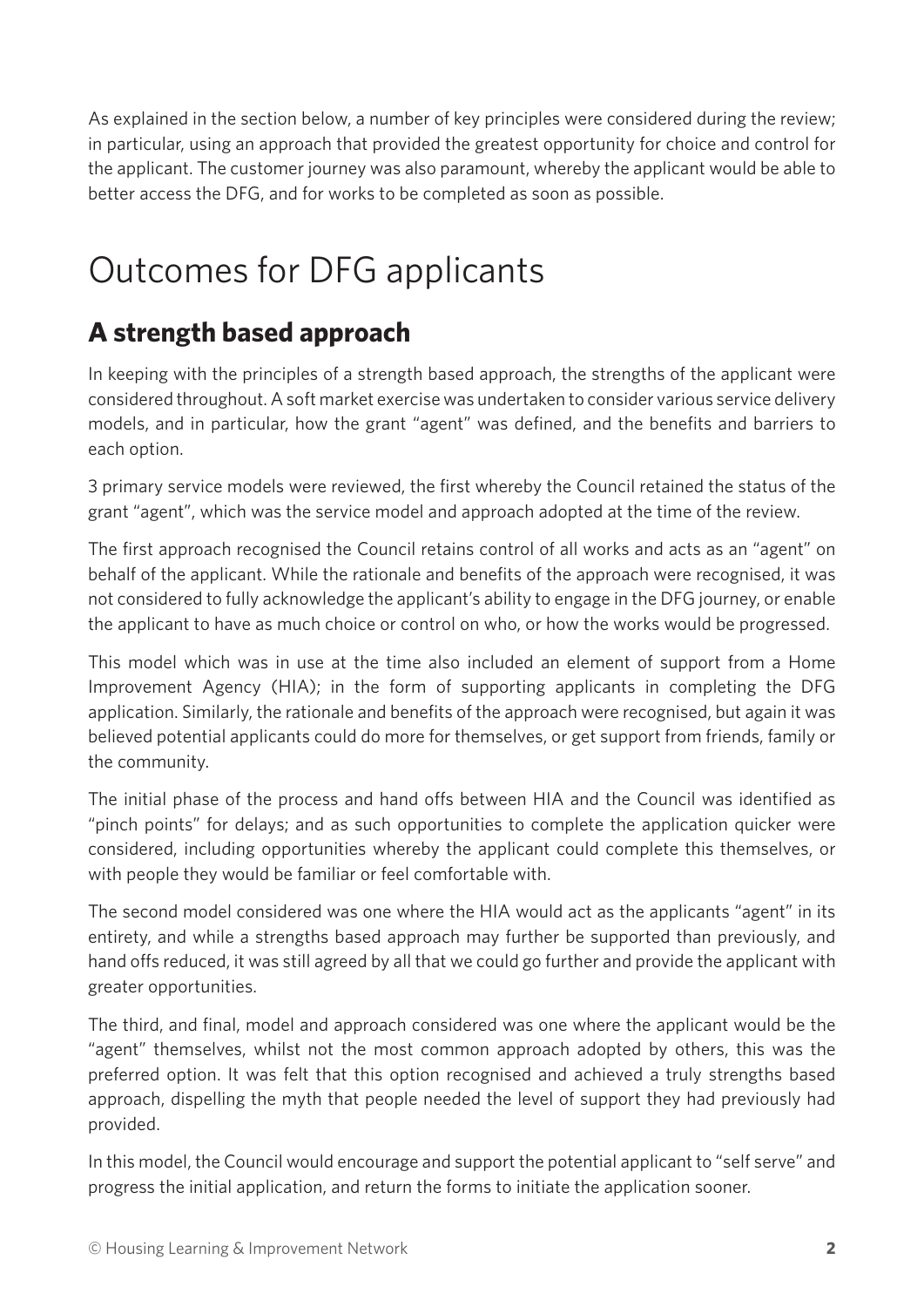On successful application, the applicant is able to engage with contractors / suppliers of choice, obtain the relevant quotations to progress the application to "grant approval". The applicant is provided with an "approved amount", which is the quote that is satisfactory to meeting the identified need and the OT specification, as well as providing best value. Where all quotations satisfy the identified need and the OT specification, the applicant is able to choose which builder or supplier to use, and should they wish to self-fund the difference, they are able to instruct the builder of choice. With control of the resource, applicants are able to monitor the works undertaken and complete the financial transaction upon completion of the works.

The approach provided wider benefits to all potential applicants, providing VAT exemption (where appropriate) and the process was less resource intensive, providing the opportunity to maximise the use of available resource within the DFG allocated funding.

Where the applicant is unable, unwilling or the option is restricted; for example, the supply and installation of ceiling track hoists to ensure compliance with the relevant moving and handling regulations; the "agent responsibility" for works undertaken would be recognised as that of the Council, and a more traditional approach would be available and adopted. To date, and in over 2 years, no applicant has voluntarily opted for this approach.

### **The customer journey**

A full review of the customer journey and previous procedures had been undertaken, and was inclusive of the whole journey from the initial contact into Adult Social Care (ASC), to the completion of the home adaptation.

A focus on identifying the "pinch points" in the customer journey enabled us to explore solutions that would be quicker, provide opportunities to utilise the applicant's strengths and own resources, and deliver greater control.

A review and redesign of ASC had previously been undertaken, and subsequent access to the DFG enhanced with a number of initiatives such as a self-assessment, implemented to reduce initial delays in Occupational Therapy assessments to less than 8 weeks. This ensured qualified practitioners, with the most appropriate skills and experience, were utilised for when they were needed.

Nonetheless, further consideration was given to improving the customer journey within DFG services, with the aim to reduce the number of "hand offs" and the associated barriers these presented to potential applicants accessing the grant.

The DFG service was integrated with ASC Occupational Therapy Services, providing a single, person centred and outcome focused assessment approach to identifying and realising the most appropriate solution. The commonly perceived barrier between ASC and Housing services in accessing the grant were eradicated, the DFG panel removed, with ASC practitioners and DFG administrators working closely together in one service. In turn each professional was trusted and empowered to identify and approve the most appropriate solution, while ensuring the applicant was fully engaged and aware of the progress throughout.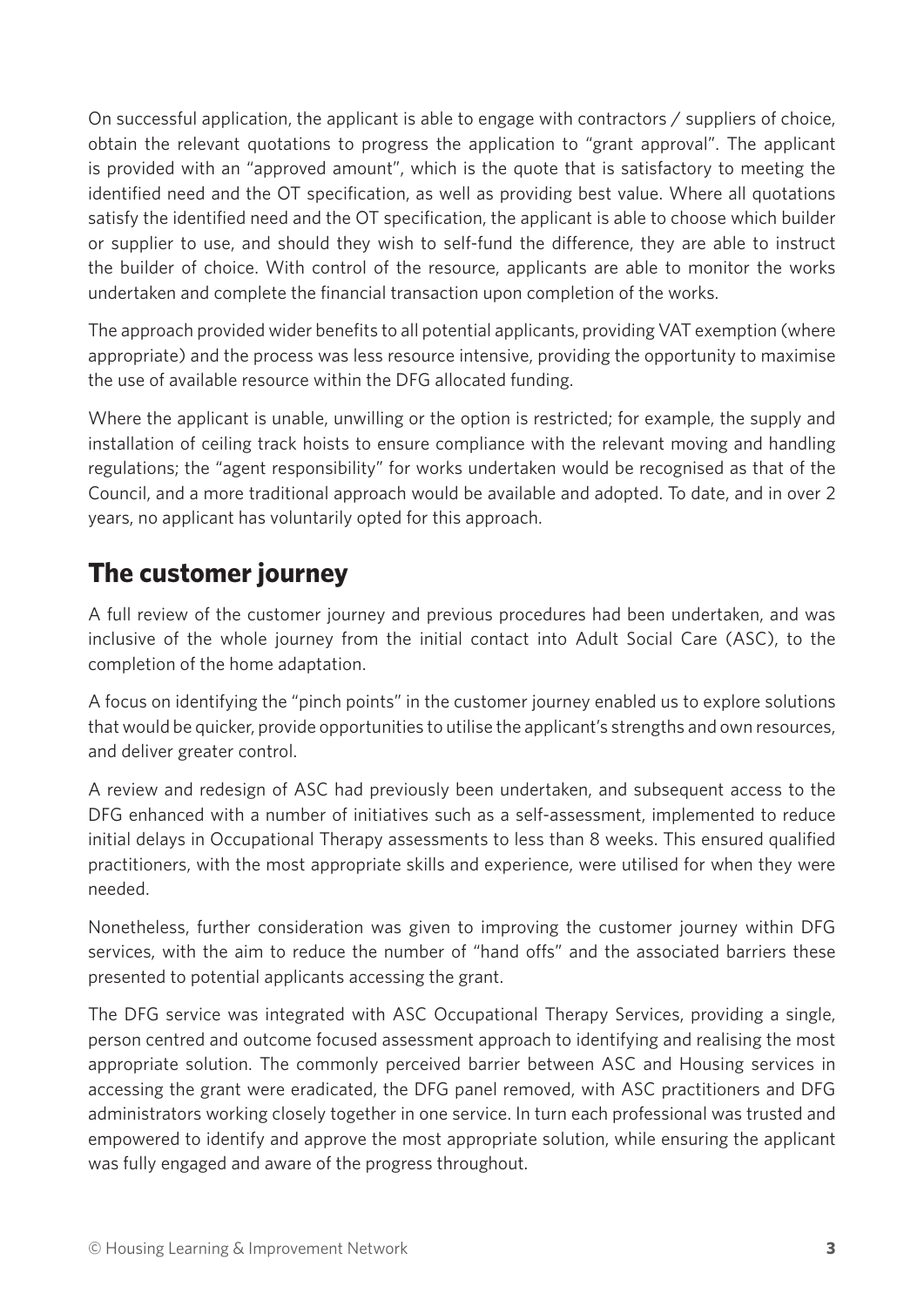Integration also improved awareness of the grant much earlier in conversations with the potential applicant, in keeping with the Care Act's greater emphasis on prevent, reduce and delay, created opportunities for the preventative benefits of the DFG to be fully realised.

The self-serve model to applications and administration eliminated the need for "hand offs" between a range of agencies and services, such as the HIA and technical support services. Traditionally, all applications would follow this process, in many cases, this had shown itself to be unnecessary.

This approach "uncomplicated" the journey significantly and further sped up the process to improve the response times and support quicker access to the home adaptation.

A draft policy was written to reflect the chosen service model, and a full process map of the customer journey had been created with internal service procedures formalised.

A dedicated DFG Officer was appointed and this provided greater ease of access to support for the applicant in the form of information and advice where the applicant is their own agent, or access to support from the relevant agency when the Council is acting as the applicant's agent. The role of the DFG officer shifted from a more administrative function, to one of facilitation that supported the applicant to engage and take control of the grant.

Recently, an additional 0.5 FTE DFG officer has been recruited; despite this, the resources needed to deliver the service has been significantly reduced. With a streamlined and self serve approach realised, greater resource was available to deliver home adaptations. "Specialisms", such as technical services, were only accessed where needed, and fees applied to the grant. Discretionary grants were offered to cover those where the maximum grant had been exceeded.

Since adopting the new approach, the number of completed cases and spend has doubled since 2016, but despite this, we continue to bring down the overall time from the DFG initiating to works being completed.

The difference between the "old" and the "new" customer journey is illustrated below:



#### *Old ways*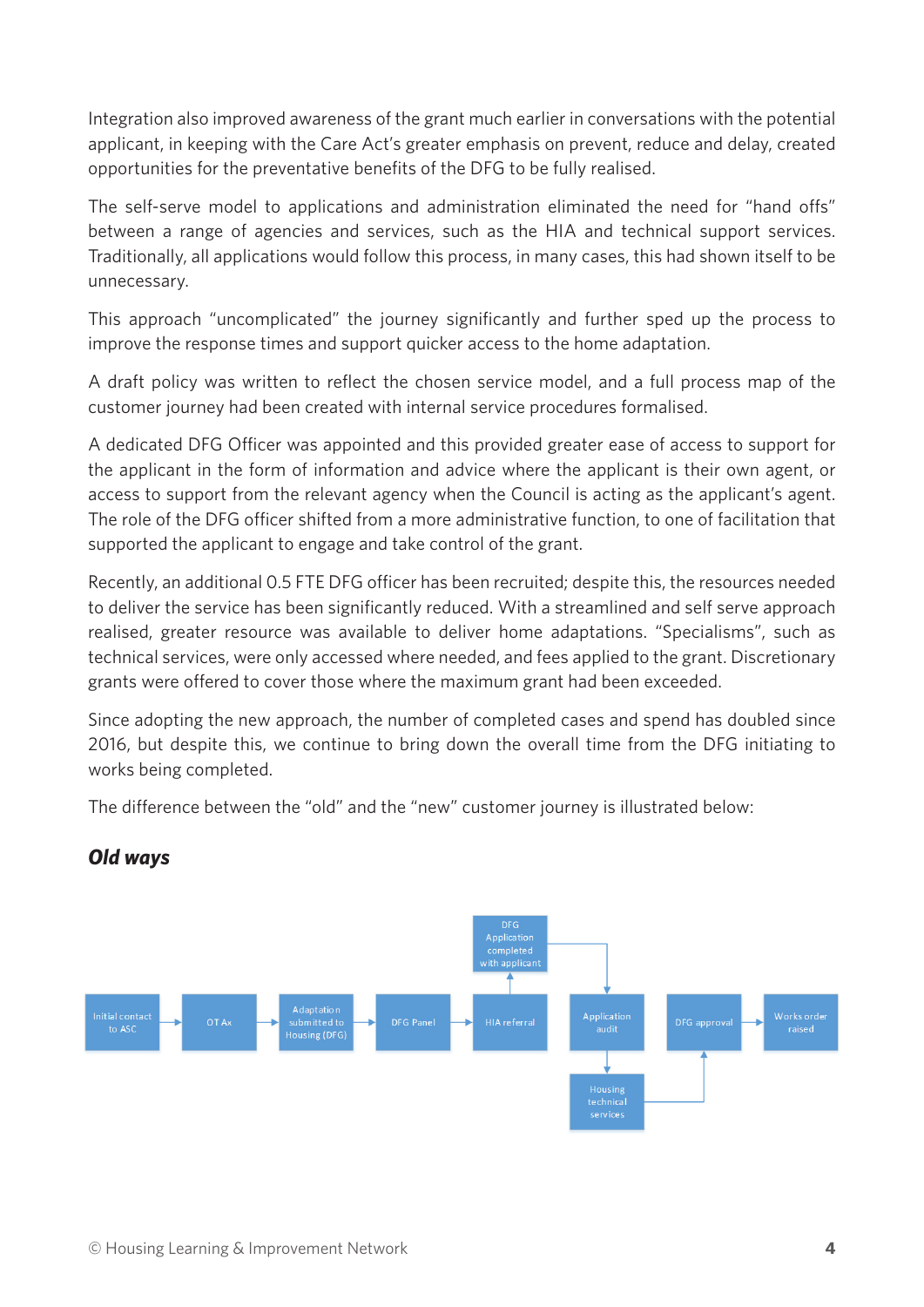#### *New route*



### Conclusion (what we learnt)

Applicants can do more from themselves; supporting a strengths based and "self serve" approach provides significant benefits for the applicant and the service.

For the applicant, they have greater sight and ownership of many parts of the whole customer journey. The applicant has greater influence on progressing the application and the works, greater control on who undertakes the works, and when and how works progress. The applicant has more choices in regards to the end design, with the only requirement being that the outcome for which the DFG is awarded is achieved, and best value is satisfied.

For the service, there are less procurement and contract management resources needed with the self serve approach. The nature of support for the applicant changes and is less resource intensive also, with the relationship between the applicant and service shifting to a more neutral and shared responsibility to achieve the desired outcome.

The strengths based approach also helped us to focus, and challenge our thinking about who would be the best person to support the applicant at different times of the journey. Direct contact with one service, and only using specialist skills and knowledge when absolutely needed has proven beneficial. The need for technical support, for example, is only used when needed, as many of the works didn't need such expertise. The applicant would effectively raise the order themselves, therefore the service resources are significantly reduced and timeframes for delivery of the home adaptation improved.

It is a common view that traditional service delivery models are too complicated and too cumbersome, and this was recognised very early in the review, with multiple "hand offs" between services and agencies evident. With a shift in approach to self-serve, and support given only where required, previous "hand offs" in the journey were removed, with the applicant only needing to engage direct with the DFG service throughout the customer journey.

The number of completed cases and overall spend has doubled since 2016, but despite this, the overall time for progressing the DFG application to works being completed has continued to fall, and "pinch points" for delays no longer sit within the DFG service itself.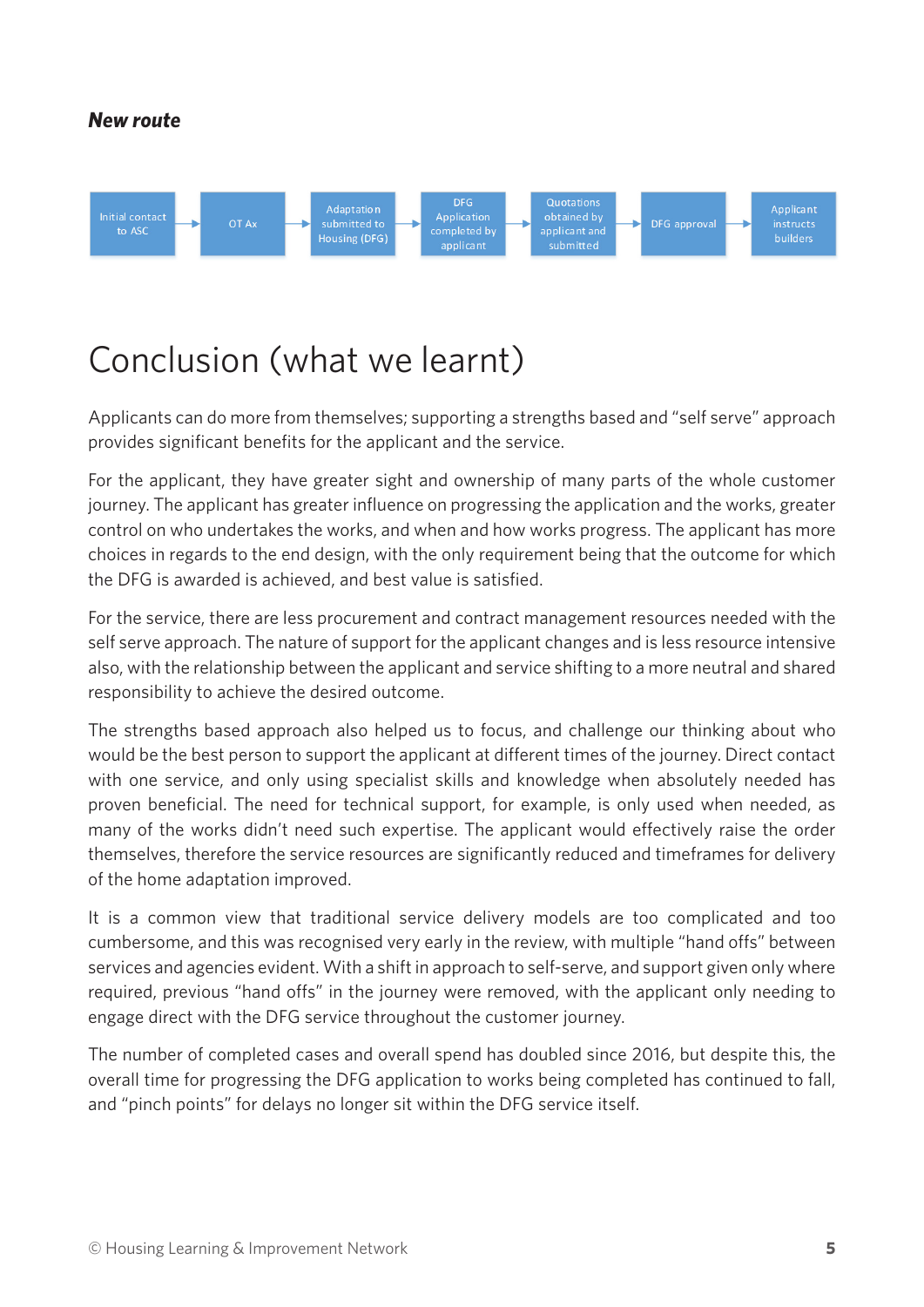Evidence of the effectiveness of the new approach can be seen from the high number of compliments and general "thankyou's" received by the DFG service. Since the new approach was introduced, applicants have not only accepted it, but welcomed it. Although the DFG officers occasionally visit and assist applicants with the application forms, they do not often get asked for this type of assistance. This has shown that the Thurrock DFG approach has been effective, and can be achieved. Older and / or disabled people want to have "Choice and Control", and the success of our approach has provided evidence that this is the case.

Whole system changes can present challenges, so the key principles were identified and become the focus of every element of scrutiny and decision making. A "think big…start small" approach was taken, and elements of the customer journey reviewed one step at a time.

There were repeated concerns raised initially from some community members, and staff, suggesting potential applicants would not be able to "self serve" and be their own "agent". "Buy in" from the senior leadership team and key stakeholders; a change in management and a belief in a new approach that provided support, gave confidence and empowered applicants and staff to support change within the service.

With effective information, step by step guidance and support from a DFG officer available to the applicant throughout, we have been able to alleviate the concerns initially raised outside the service. We also ensured an alternative approach was available, but despite this, our greatest success is that we have not been requested to act as the applicant's "agent" in over 2 years.

## Note

The views expressed in this paper are those of the author and not necessarily those of the Housing Learning and Improvement Network.

For more about Thurrock Council's home adaptations and equipment service, go to: <https://www.thurrock.gov.uk/home-adaptations-and-equipment/overview>